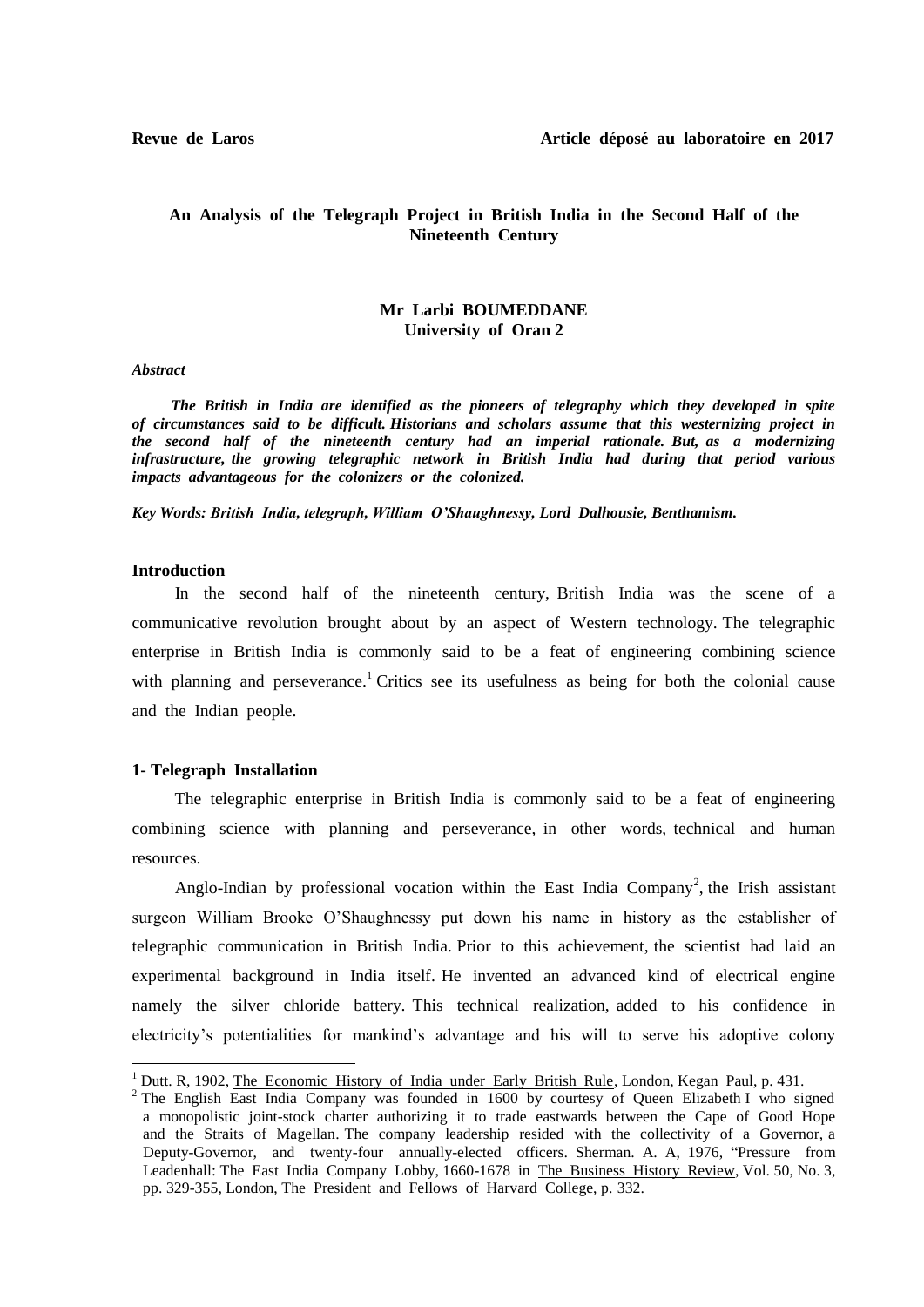would spur his examination of the feasibility of telegraphic communication across British India. $<sup>1</sup>$ </sup>

 Therein, telegraphic communication was equally preluded by another technical progress made in 1839**:** O'Shaughnessy set up an experimental line near Calcutta, which showed the relevance of useful steps for a more efficient achievement. This experiment brought the conclusion that it was possible for an induction coil to convey coded shocks for manual reception by a line user. This, in its turn, constituted a peripheral invention that O'Shaughnessy could then develop thanks to other discoveries of his own. It is said that he succeeded in getting good transmission of signals by associating hydraulic potentialities with electricity along a considerable distance, involving him using miles of iron wire on trees and the Hooghly River. This experiment was not to be his final specimen of telegraph installation, but it demonstrated the need for subaquatic metallic circuits for the purpose of the project lying ahead, which makes O'Shaughnessy one of the fathers of submarine telegraphy. All his preliminary testing works were, according to Gorman, auspicious leading him to deduce that telegraph lines as long as hundreds of miles would be, once set up, easily operable.<sup>2</sup>

 Because setting up even an initial simple experimental line was reckoned as a highlyexpensive project, telegraph installation in British India proved to be not financially independent though achieved by private hands.<sup>3</sup> O'Shaughnessy is said to have been certain of his enterprise's viability, yet this was not enough. O'Shaughnessy formally solicited in 1850 the board of directors of the East India Company for funding while having the advocacy of Lord Dalhousie. As a utilitarian<sup>4</sup> of considerable administrative wizardry, the latter is deemed by many historians the most effective of British India's rulers partly on account of his devotion to technological westernization therein. In fact, Dalhousie is claimed to be of a pragmatic mind open to new ideas in favour of economic betterment of the colony through a wider commercial exploit.<sup>5</sup> He ended as an active promoter of telegraphy in British India.<sup>6</sup> It is stated that upon a test done successfully on telegraphy in the colony by O'Shaughnessy, the latter was appointed Superintendent of Electronic Telegraphs in 1850 by Dalhousie who would permit the spending of  $\text{\pounds} 217,000$  just over the next six years for the construction of 4,000

 $\overline{a}$ 

<sup>1</sup> Gorman. M, 1971, "Sir William O'Shaughnessy, Lord Dalhousie, and the Establishment of the Telegraph System in India" in Technology and Culture, Vol. 12, No. 4, pp. 581-601, Baltimore, the Johns Hopkins University Press, pp. 582, 583.

 $^{2}$  Ibid., p. 583.

<sup>&</sup>lt;sup>3</sup> Dalziel. N, 2006, Historical Atlas of the British Empire, London, Penguin Group, p. 88.

<sup>&</sup>lt;sup>4</sup> Utilitarianism, or Benthamism, is a doctrine promoted by Jeremy Bentham in search of common utility as its a main principle. This philosophy recommended that all Man's behaviour should aim at maximal happiness for the maximal number of people and the avoidance of human pain, which set the ideology itself on a rationalistic base favouring collective interest within society. Gregg. P, 1984, A Social and Economic History of Britain, Cheltenham, Nelson Thornes Ltd, pp. 278, 279.

 $5\frac{\text{SOLian and LODI,}}{\text{Gorman. M, op. cit. } }$ , pp. 584, 585.

<sup>&</sup>lt;sup>6</sup> Seaman. L. C. B, 1973, Victorian England, London, Routledge, p. 344.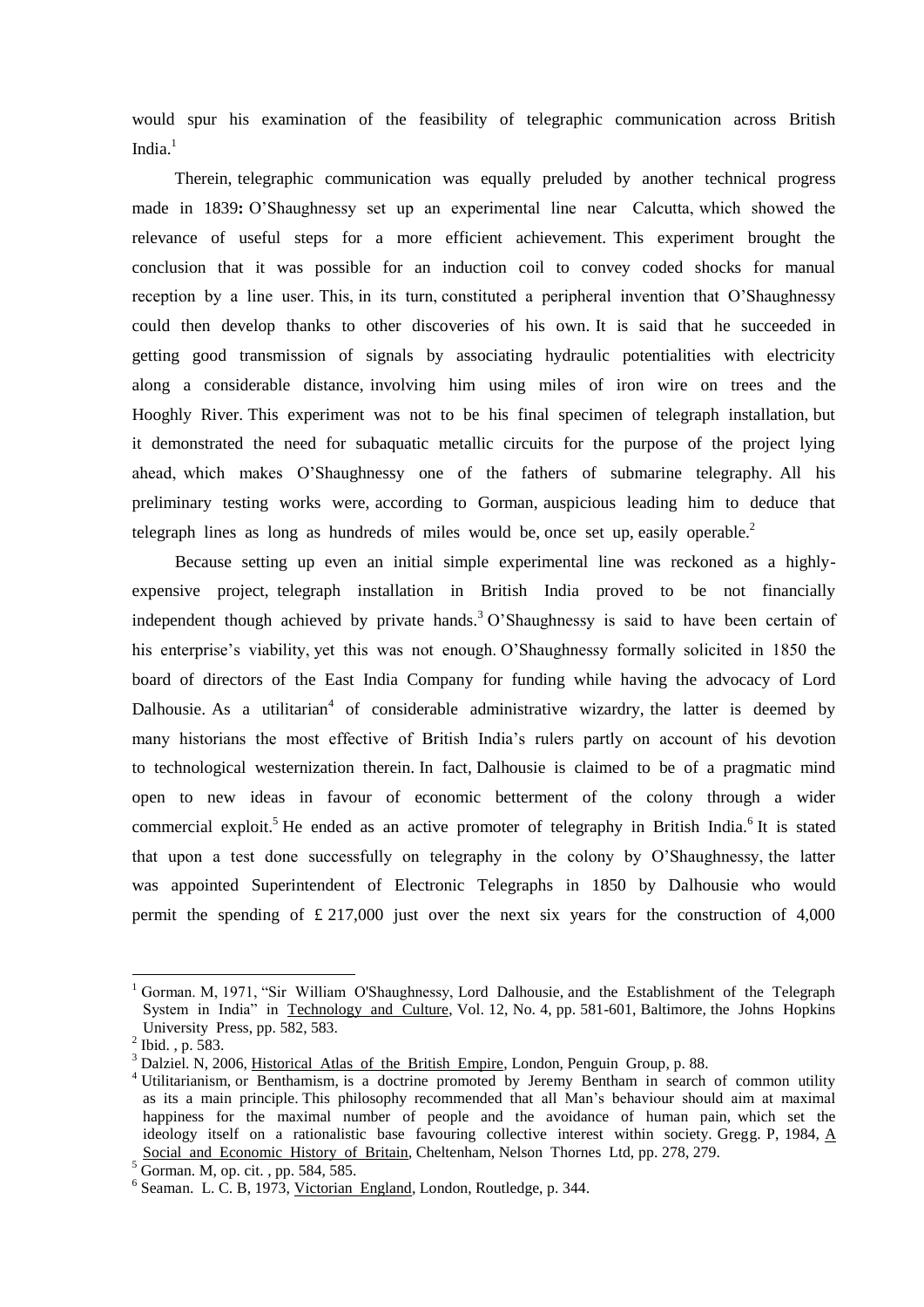miles of line.<sup>1</sup> The promotion of the telegraph in British India is said to have spanned the second half of the nineteenth century, but it is during Dalhousie's general governorship, in the 1850s, that the telegraphic linking of the major Indian centres was achieved.<sup>2</sup>

 Telegraph installation could only start after Dalhousie had persuaded the board of directors of the East India Company, severely beset by martial costs in the colony, that a planned line of just 80 miles should be the cornerstone of a future network of several thousands of miles. It is the personal advocacy of Dalhousie that made O'Shaughnessy obtain soon from London a favourable reply for his enterprise he was to head up.<sup>3</sup> The engineering skilfulness of O'Shaughnessy alone, without the technophile and utilitarian character of Dalhousie, could not have secured the approval and patronage of the company's direction.<sup>4</sup>

 Conceding full and swift assent to O'Shaughnessy's enterprise had its cause not truly in the hierarchical status of his supporter Dalhousie as governor general but rather in the latter's exceptional professional achievement within the colonial State. Before he assured that positive response of the company's board of directors, he had been in office for four years during which he served the imperial interests in a very distinguished way if compared with his predecessors. Thus, by 1850, Dalhousie had already attained the top of his charisma and prestige both in the metropolis and periphery.<sup>5</sup>

 O'Shaughnessy himself highlights the role played by Dalhousie to endow all British India with a telegraphic system. The Governor-General put at O'Shaughnessy's disposal men for the construction of the line and its stations, funds, and materials necessary for that initial project. Iron supply, for instance, amounted to 2800 tons. Besides, Dalhousie is said to have put all the available conveyance means in the project's service. Equipment was brought inland from Madras, Calcutta, and Bombay aboard river steamers, boats, elephants, and bullocks.<sup>6</sup>

 Dalhousie's backing for O'Shaughnessy's telegraphic project was not limited to the abovementioned miscellaneous provision; his backing also came about in the form of bureaucratic facility that other colonial matters did not enjoy. Gorman asserts that the bureaucracy of the East India Company was usually too irritatingly complicated retarding the decision about any major concern. But, Dalhousie made O'Shaughnessy's enterprise exceptional by sparing it the numerous winding channels of administrative communication. Dalhousie insisted on and preserved the enterprise's independence of all governmental sectors except the

**.** 

<sup>&</sup>lt;sup>1</sup> Riddick. J. F, 2006, The History of British India: A Chronology, Westport, Praeger, p. 51.

<sup>&</sup>lt;sup>2</sup> Metcalf. B. D and Metcalf. T. R, 2006, A Concise History of Modern India, New York, Cambridge University Press, p. 99.

 $3$  Gorman. M, op. cit., p. 587.

<sup>&</sup>lt;sup>4</sup> Arnold. D, 2004, Science, Technology and Medicine in Colonial India, New York, Cambridge University Press, pp. 114, 115.

 $5$  Gorman. M, op. cit., p. 588.

<sup>&</sup>lt;sup>6</sup> O'Shaughnessy. W. B, 1853, The Electric Telegraph in British India, London, S. Taylor Printer, pp. 28-48.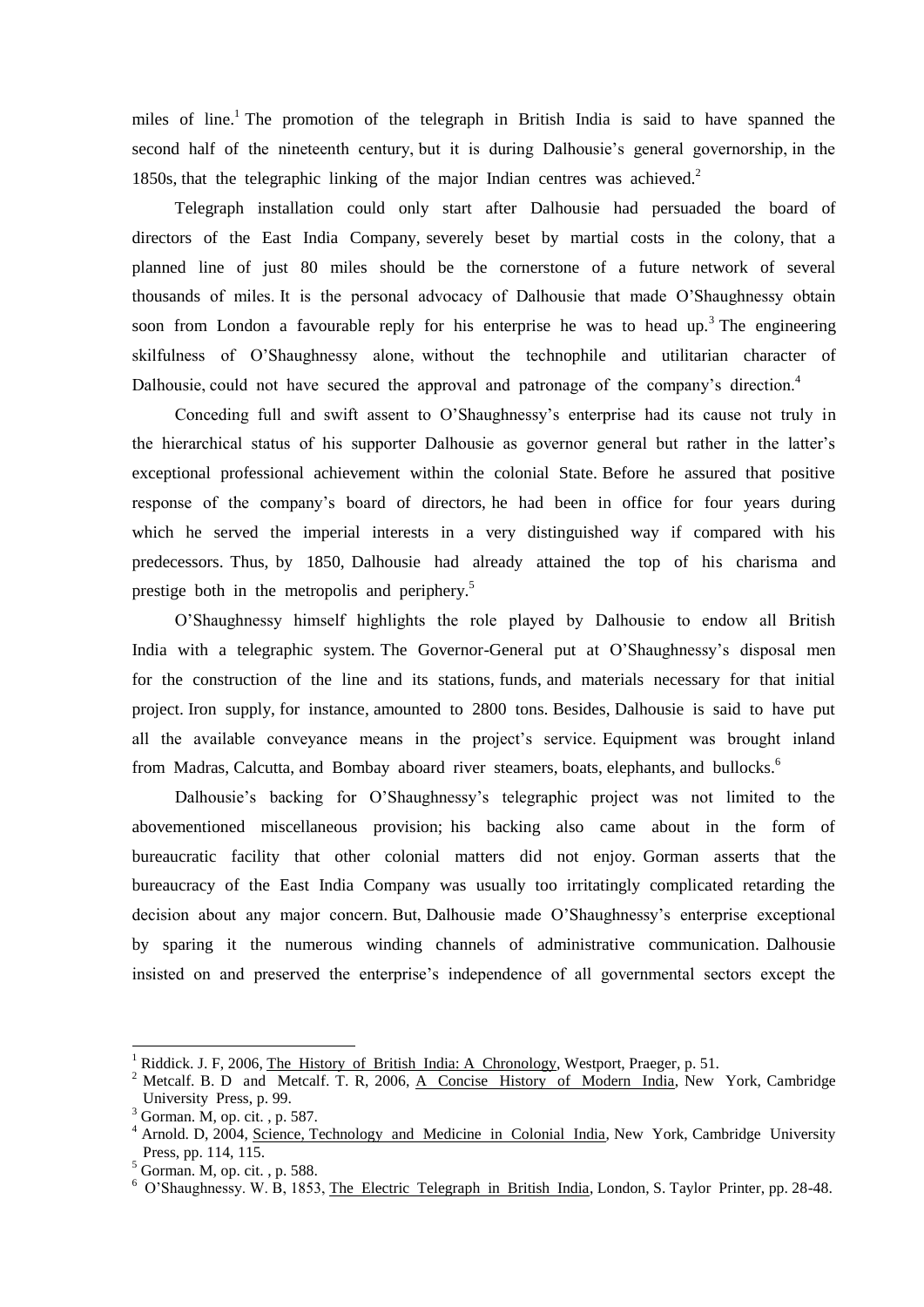person of the Governor-General while his ideas and views kept harmonious with those of O'Shaughnessy, which caused the latter to be an efficient realizer and manager.<sup>1</sup>

 The first telegraphic project subsidized by the colonial State was to result firstly in a 21-mile line stretching from Alipore near Calcutta to Diamond Harbour at a depth of 0.6 metre. The composition of the line was a series of layers of different materials carefully selected for technical and availability reasons. The core of the line was a rod made of iron for electrical conductivity and insulated by two impervious sheets of fabric charged with pitch and tar for protection against tropical heat and dampness.<sup>2</sup> These sheets were set spirally in adverse directions to allow for flexibility. Sand, melted rosin, and clay were utilized to reinforce the insulated rod, and specific chemical compounds to supply energy.<sup>3</sup> Thus, so as to sustain the line's integrity and efficiency underground, it was made solid enough to withstand the steps of bullocks, buffalos, and elephants much ambulatory around there. As for vandalizing threat, it was not totally eliminated, but the line was sufficiently hard and could not be damaged unless with specific hard tools.<sup>4</sup>

 As part of the line was to be installed overground, O'Shaughnessy had to consider how to assure its durability in open nature. It is stated that the striking feature in here was his utilization of bamboo trees as the main supporting poles of the line. His selection of the bamboo tree was for its ability to curve with the wind after which it straightened up. Thus, the inner rod was to remain flexible enough and did not split even in the strong tropical storms.<sup>5</sup>

 As for the route of the telegraphic system, it had to be determined by the then political and military colonial interests. Having been traced by Dalhousie himself, this route went, in the shape of a crescent, northwest from Calcutta to Agra then southwards to Bombay along the Malabar Coast before turning eastwards and following the Coromandel Coast to reach Bangalore and then Madras. Also, this line as existent in 1855 included a branch going off northwest to Delhi and then Peshawar.<sup>6</sup>

 O'Shaughnessy's skilfulness is said to have been guided by a sense of bravery. In Gorman's view, this electrician is worthy of admiration by virtue of his determination to keep ahead in his enterprise he knew well to be extremely difficult. His faith and confidence stimulated his challenging of the local environment plagued with disease and endangered by hostile opponents and wild creatures.

**.** 

Gorman. M, op. cit., pp. 587, 594, 595.

 $<sup>2</sup>$  Arnold. D, op. cit., p. 115.</sup>

<sup>3</sup> Gorman. M, op. cit. , p. 585.

 $4$  O'Shaughnessy. W. B, op. cit., pp. 58-90.

<sup>5</sup> Gorman. M, op. cit. , p. 586.

<sup>&</sup>lt;sup>6</sup> Hamill. L, 2010, "The Social Shaping of British Communications Networks prior to the First World War" in Historical Social Research, Vol. 35, No. 01, Cambridge, Microsoft Research, academic.research.microsoft.com/Author/1284929/lynne-hamill, pp. 267, 268, 281, 282.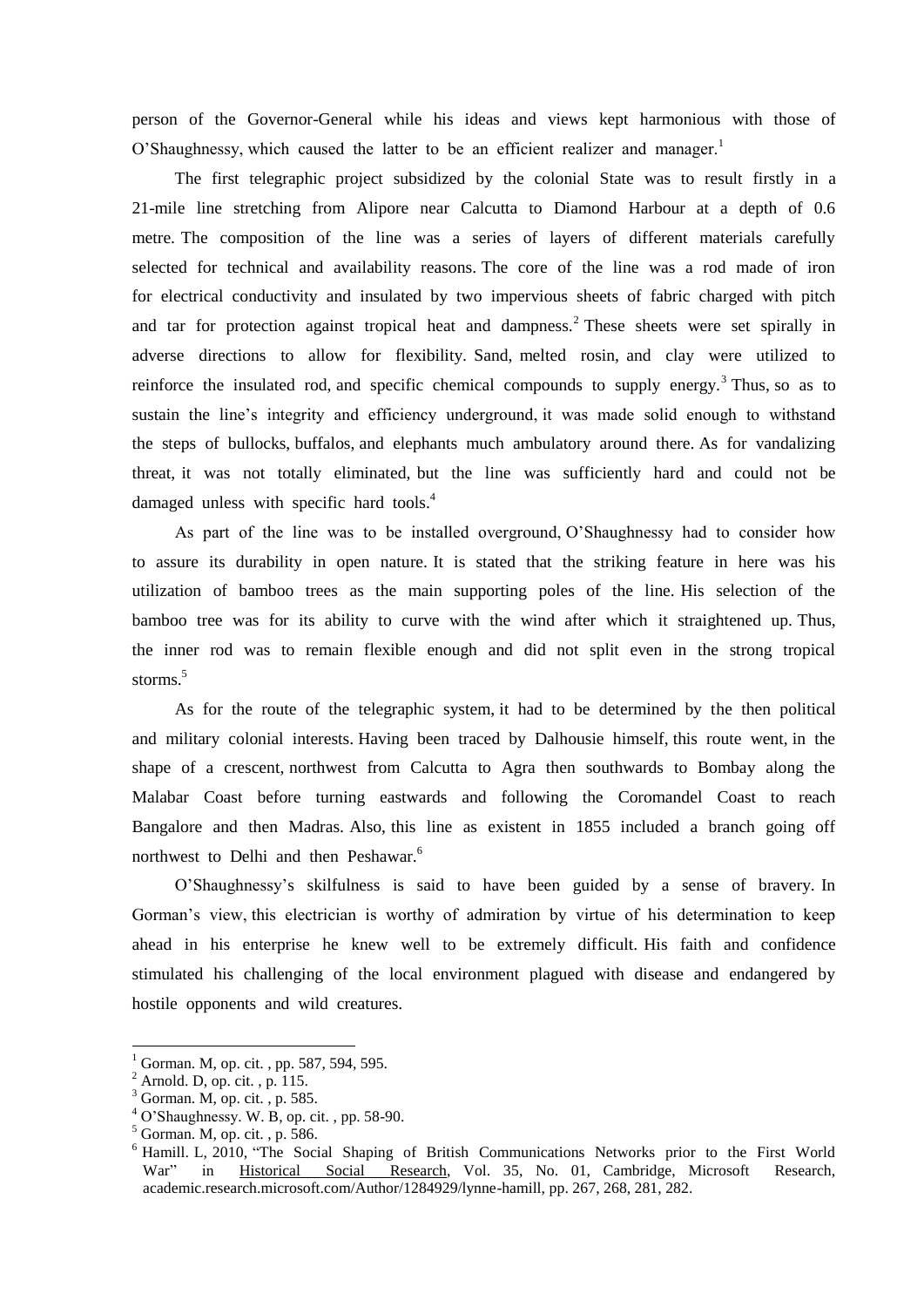It is reported that his workers died of cholera. Besides, material and Indian manpower were scanty and expensive from the start. Also, for the sake of a capable staff, O'Shaughnessy had to extend the westernization he exhibited in science and technology to management**:** he founded special schools in India and England where his workers had first to go through trainings to do even the easiest tasks. Furthermore, nearly half of the line was to be set under water in marshes teeming with snakes and rats. In addition, mountains, rivers, and forests made the transportation of material and manpower too difficult due to the transportation means being still mostly primitive.<sup>1</sup> Moreover, friction sometimes erupted between the project's workers and the local villagers, and the latter replied, with the help of elephants, by damaging the line being under construction.<sup>2</sup> But, O'Shaughnessy's most troublesome mishap in his enterprise is said to have been the misbehaviour of English or Indian workers. Lack of punctuality, assiduity, and attention resulted in the frequency of mistakes in telegrams and failures in sending, which made him much retained by clients' complaints and forced him to institute fines for defective signallers and messengers.<sup>3</sup>

 In spite of all these conditions, the enterprise is said to have been successful and highly estimated both in the colony and Britain, with the first telegraphic line being inaugurated for the public in December 1851. What is more, two months later, O'Shaughnessy achieved a simultaneous extension of the line from Diamond Harbour to Kedgeree near the Hooghly River.<sup>4</sup> Then in 1864, India saw the achievement of the first effective submarine international line linking Karachi to the Persian Gulf, tied to a land line ending at western Europe.<sup>5</sup> Hamill specifies that this underwater line stretched along the coast of Baluchistan at a length of 1,450 miles, linking as such India to the Ottoman Empire so that telegrams sent to Constantinople could then be dispatched to London through the land line.<sup>6</sup> So, if Dalhousie had secured in 1850 a remuneration promise of 20,000 rupees paid by the company to O'Shaughnessy, the court of directors in London, being still indebted to O'Shaughnessy for his accomplishment, granted the latter a bonus of 25,000 rupees and the title of knight six years later.<sup>7</sup> The way was well opened for gradual line extension so that by 1892 every town of a certain importance in British India had been endowed with a telegraphic office.<sup>8</sup> By 1901, the whole Indian telegraphic network had attained 40,000 miles.<sup>9</sup>

 Once this initial enterprise was accomplished, O'Shaughnessy made it function as simply as it had to because of the cheap equipment being afforded for the telegraphic service and

1

 $1$  Gorman. M, op. cit., pp. 585, 586, 592, 594, 595.

 $2^2$  Metcalf. B. D and Metcalf. T. R, op. cit., p. 206.

 $3$  Gorman. M, op. cit., p. 595.

<sup>4</sup> Ibid. , p. 586.

 $<sup>5</sup>$  Dalziel. N, op. cit., p. 88.</sup>

 $<sup>6</sup>$  Hamill. L, op. cit., p. 272.</sup>

 $7$  Gorman. M, op. cit., p. 596.

<sup>&</sup>lt;sup>8</sup> Harmand. J, 1802, L'Inde, Paris, Société d'éditions scientifique, p. 126.

 $9$  Meiklejohn. M. J. C, 1902, The British Colonies and Dependencies, London, Holden, p. 20.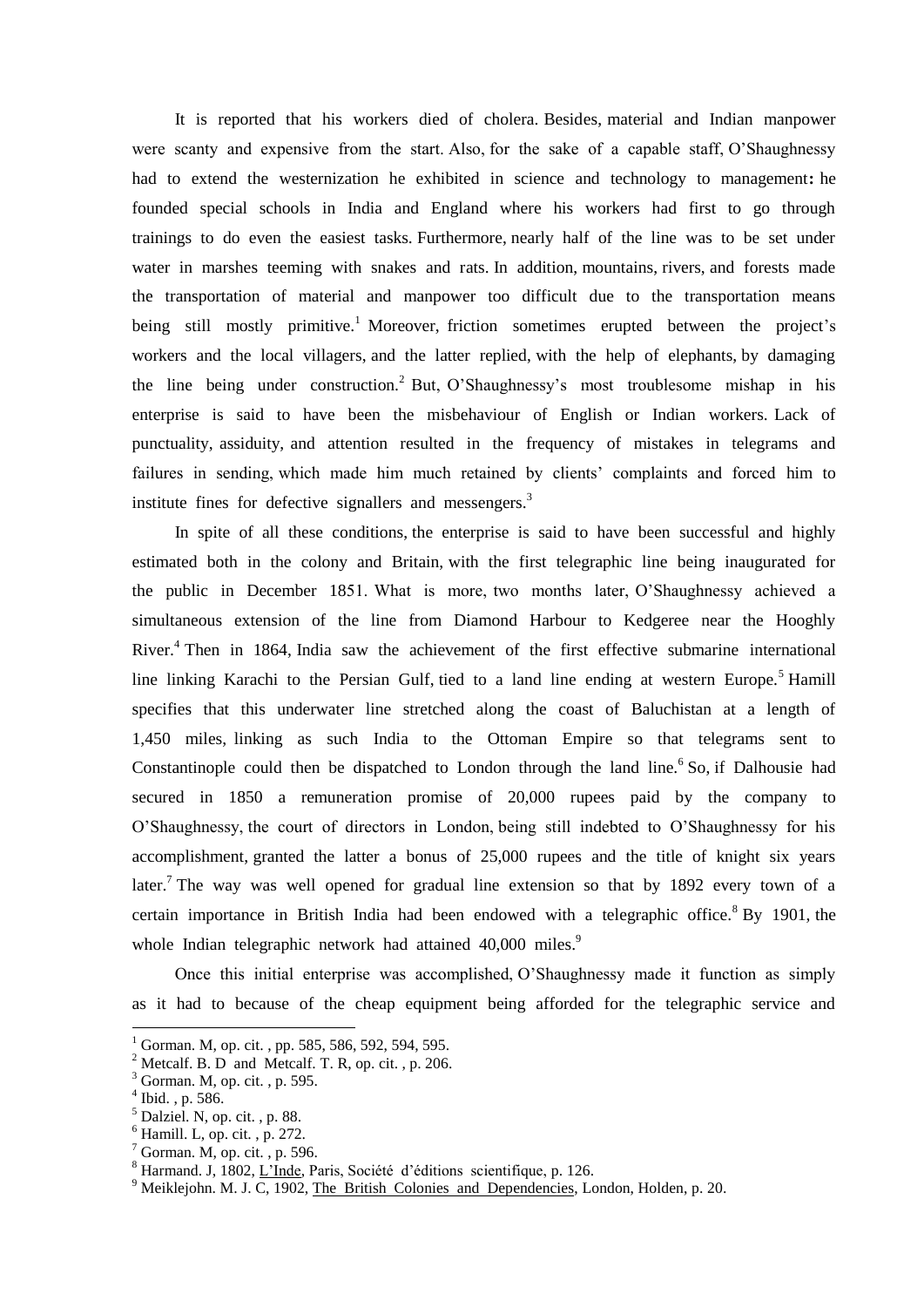the latter being staffed mostly by Indians who considerably lacked knowledge about Western technology. Nevertheless, over time in the century, telegraphy in British India could be rendered more elaborate courtesy of continuous technical or manpower progress. This included mainly an improvement in the quality of signallers and maintenance and in managerial ability, which were all assured by a rise in the budget allotted for telegraphy in the colony.<sup>1</sup>

 So, one may conclude that early telegraph installation in British India, though running into natural, economic, or social difficulties, owes its eventual success to technical competence embodied in the project's leader O'Shaughnessy who was capable, with governmental help, of making all necessary adaptations in a foreign risky environment.

#### **2- Assessment**

 Although telegraphy in nineteenth-century British India had the inconvenience of not being fully established in terms of infrastructure and qualified staff, British or Indian contemporaries extolled its social, military, political, or economic virtues. $2$ 

 From primitiveness, whereby railroads were not yet built; river transport was unreliable; and decent roads were scarce and not traversable in rain time, communication shifted to technology whereby now it would not take days or weeks but just some hours for news to be delivered.<sup>3</sup> This swiftness in communication would also serve swiftness in transport: trains needed to be guided by telegraphic signals making this means of transport not only effective but also safe.<sup>4</sup>

 Telegraphy became so appreciated for its rapidity that it was soon introduced to journalism.<sup>5</sup> It is stated that *the Delhi Gazette* and *Lahore Chronicle* are the first Anglo-Indian newspapers to adopt the new infrastructure and thus expediting the diffusion of news from English ships coming to Bombay. This practice was to revolutionize journalism in British India.<sup>6</sup>

 On the social ground, telegraphy came to serve family rapport; in this, Indians soon got accustomed to utilize the new infrastructure for such affairs as weddings, engagement, and other domestic matters. O'Shaughnessy reported that in the first year of the telegraph's operation in British India, one-third of the delivered telegrams had been for Indians.<sup>7</sup>

 On the military ground, the usefulness of telegraphy was mostly seen at trouble time. During the Crimean War in the mid-nineteenth century, as tension was growing around

1

Gorman. M, op. cit., pp. 593, 600.

 $^{2}$  Ibid., p. 601.

 $3$  Ibid., p. 596.

<sup>4</sup> Wenzlhuemer. R, 2010, "Editorial—Telecommunication and Globalization in the Nineteenth Century" in Historical Social Research, Vol. 35, No. 1, pp. 7-18, Berlin, Leibniz-Institute for the Social Sciences, Centre for Historical Social Research, p. 11.

<sup>&</sup>lt;sup>5</sup> Stein. B, 2010, <u>A History of India</u>, Chichester, Wiley-Blackwell, p. 258.

 $<sup>6</sup>$  Gorman. M, op. cit., p. 597.</sup>

<sup>7</sup> Ibid.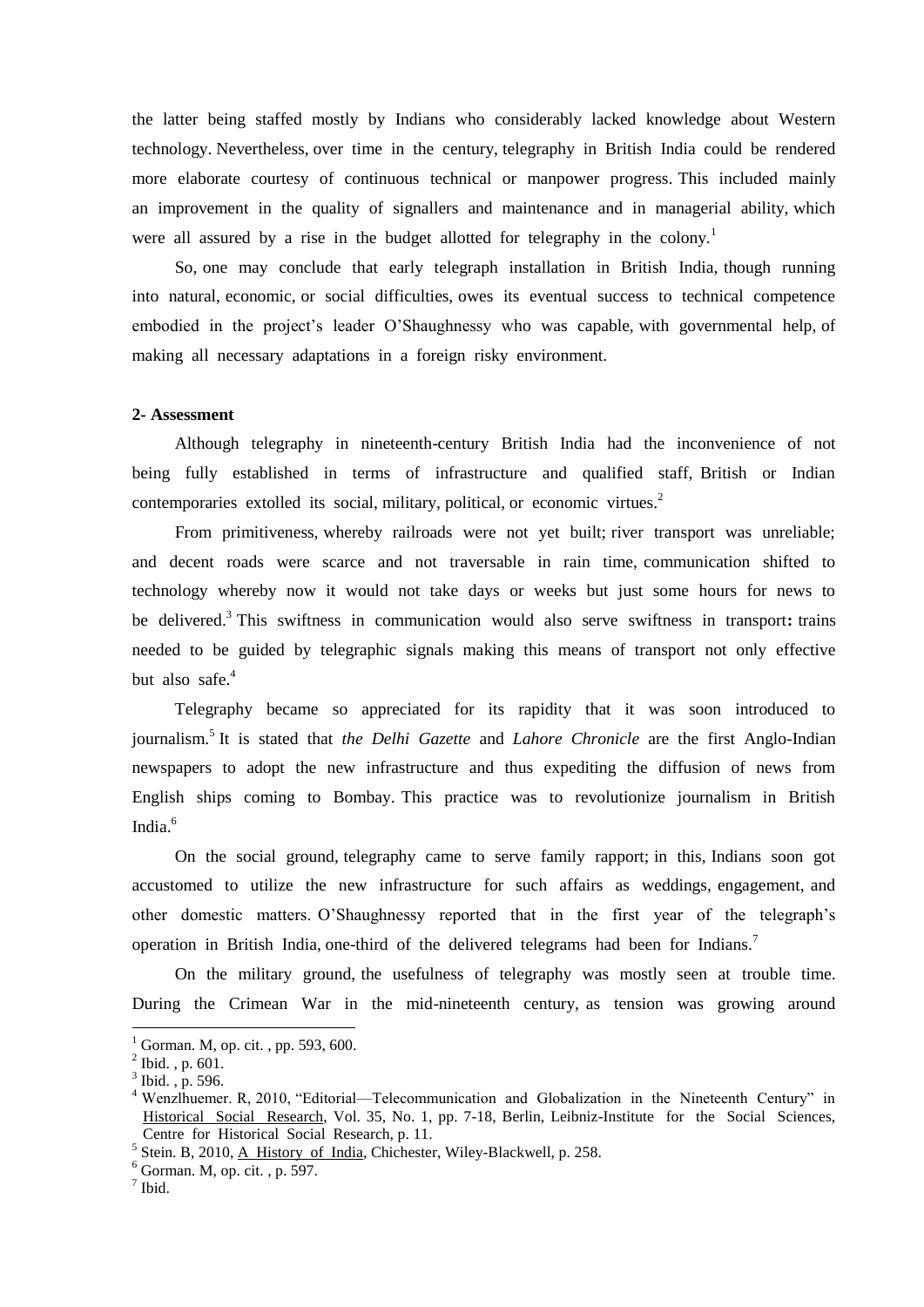Turkey, England was in increasing need for soldiers. So, Bombay received from London an order by ship to prepare a regiment of Indian cavalry to be sent to the combat zone. For this, Bombay and Calcutta exchanged a series of telegrams just in a few hours.<sup>1</sup>

Another illustrating example is the Sepoy Mutiny.<sup>2</sup> Shortly before the telegraphic lines were cut by Indian rioters, news of the urgency had been delivered to all the scattered telegraphic stations and thus allowing the English to act on time to regain their control of the colony. However, as Calcutta was cut off the two principal military bases, namely Bombay and Madras, it became urgent, too, to reinstate the interregional telegraphic contact. In facing the Indian revolt, the English are said to have combined successfully and for the first time civilian and military telegraphic lines to send thousands of messages while depriving the Indian mutineers from the benefit of this communicative means. The eventual British triumph and restoration of colonial rule and order are not due solely to telegraphy as weaponry had its part too, but telegraphy is said to have been a key factor in British superiority during the Anglo-Indian hostilities.<sup>3</sup> Triumph would have been for the Indians if their mutiny had been enacted years before the installation of the telegraph.<sup>4</sup>

From the start, telegraph installation in British India was a state concern.<sup>5</sup> The political rationale and contribution of electric telegraphy were to support the Anglo-Indian imperial ties.<sup>6</sup> The promotion of electric telegraphy since 1851 went within the frame of unifying and concentrating colonial rule of British India.<sup>7</sup> In 1853, Marx had predicted that political impact in these following words**:**

> **"***The political unity of India, more consolidated, and extending farther than it ever did under the Great Moguls, was the first condition of its regeneration. That unity, imposed by the British sword, will now be strengthened and perpetuated by the electric telegraph*.**"** 8

1

<sup>1</sup> Ibid.

<sup>&</sup>lt;sup>2</sup> Headrick. D, 2010, "A Double-Edged Sword: Communications and Imperial Control in British India" in Historical Social Research, Vol. 35, No. 1, pp. 51-65, Berlin, GESIS - Leibniz-Institute for the Social Sciences, Centre for Historical Social Research, p. 51.

<sup>&</sup>lt;sup>3</sup> Gorman. M, op. cit., pp. 598, 599.

<sup>&</sup>lt;sup>4</sup> Kochhar. R. K, 1993, "Science in British India. II. Indian Response" in Current Science, Vol. 64, No. 01, Bangalore, Indian Academy of Sciences, rajeshkochhar.com/data/publications/ScienceinBritishIndia-II.pdf, p. 4. 5

Stokes. E. T, 1980, "Bureaucracy and Ideology: Britain and India in the Nineteenth Century" in Transactions of the Royal Historical Society, Vol. 30, pp. 131-156, London, Royal Historical Society, p. 144.

<sup>&</sup>lt;sup>6</sup> Chakravarty. G, 2004, The Indian Mutiny and the British Imagination, New York, Cambridge University Press, pp. 36, 164.

 $<sup>7</sup>$  Dalziel. N, op. cit., p. 88.</sup>

<sup>&</sup>lt;sup>8</sup> Marx. K, 1853, "The Future Results of British Rule in India" in The New-York Daily Tribune, Vol. 12, No. 856, p. 217, New York, MECW, p. 217.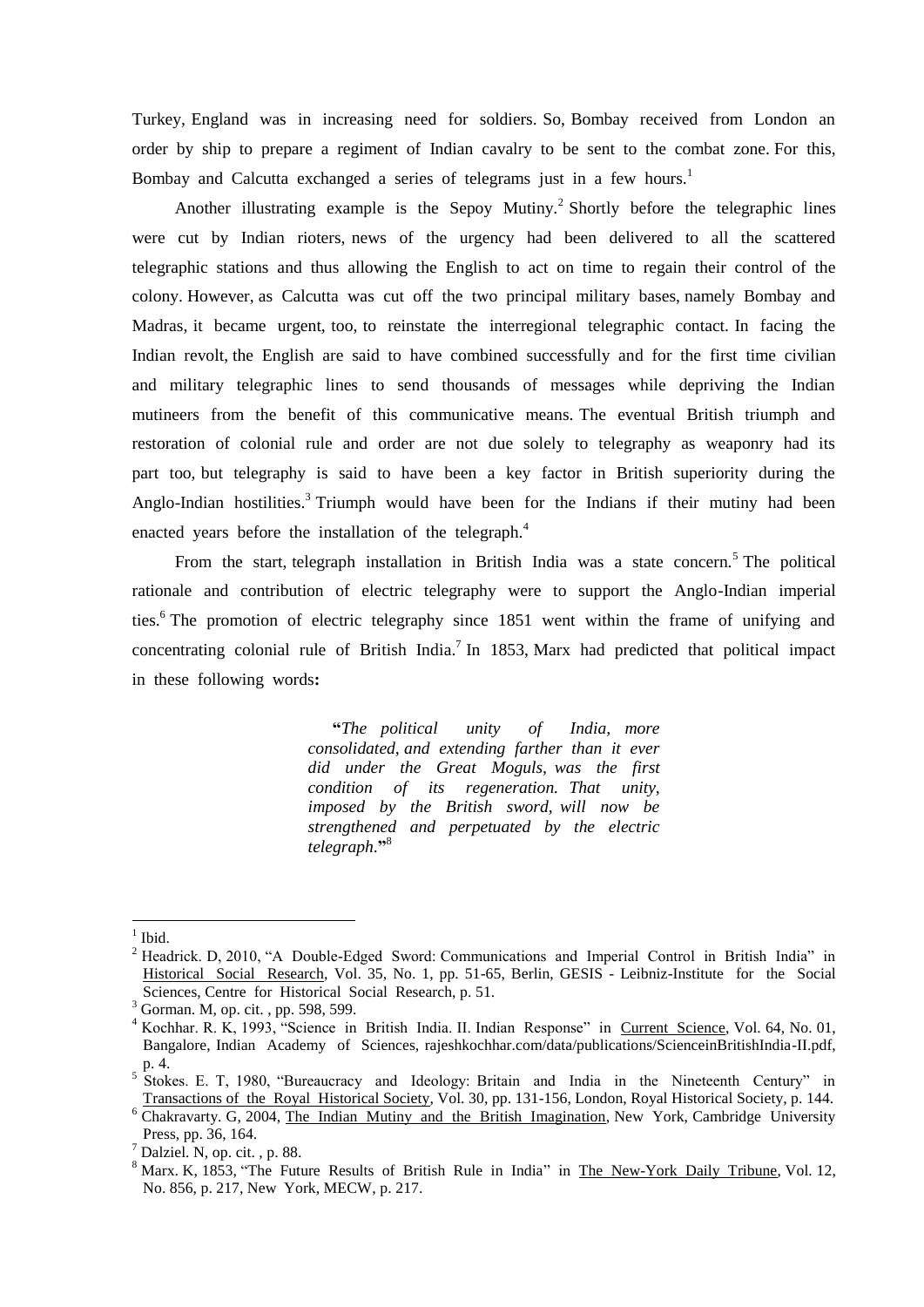Then, improving communication between Britain and India gained priority in 1858 when the British crown took over, from the East India Company, the governance of the colony upon the Indian Mutiny. Improvement in imperial communication became more noticeable than before in 1870 at the completion of submarine cables between the metropolis and its periphery. Other private Western engineers rose to fame as telegraph promoters in British India. For instance, the Indo—European Telegraph Company, led by the Siemens brothers, William operating in London; Werner, Walter, and Carl in Germany and Russia, succeeded in establishing a line stretching from London to Karachi. The line, passing through Germany, Poland, Russia, under the Black Sea, and then through Georgia, carried its first message from London to Calcutta in April 1870.<sup>1</sup> The wanted political result of all that is told by Sarkar's following words**:**

> *"In British India, the political imperative unleashed by setting upon nature and the gathering together of human beings can be identified at the level of the state, which, after the mid-nineteenth century, acted as the primary instrument of India's technological reorganization. Forging India into a productive, interlocking network of irrigation works, railways and telegraphs the colonial state introduced and oversaw the establishment of modern technics. In an important sense, however, technology was not only the instrument but also the substance of state power."* 2

 By 1889, a telegram sent from any British area to any Indian destination took one and a half hours for delivery. Between 1877 and 1893, whereas telegraphic lines number in Britain rose from 42 to 54, that in British India from 29 to 69. The fact that telegraph installation was projected and carried out simultaneously in Britain and its Indian colony may be seen as an indication of how much primordial both the new technology and the invigoration of imperial communication were in the eyes of the colonists. $3$ 

Imperial unification courtesy of telegraphy came also in an economic context.<sup>4</sup> Faster news about markets and prices enhanced commercial activity.<sup>5</sup> This betterment in communication being accompanied by a betterment in transport, represented by colonial

 $\overline{a}$ 

Hamill. L, op. cit., pp. 268, 273, 281.

<sup>2</sup> Sarkar. S, 2010, "Technical Content and Colonial Context: Situating Technical Knowledge in Nineteenth-Century Bengal" in Social Scientist, Vol. 38, No. 1/2, pp. 37-52, New Delhi, Social Scientist, p. 39.

<sup>&</sup>lt;sup>3</sup> Hamill. L, op. cit., pp. 274, 275.

 $<sup>4</sup>$  Riddick. J. F, op. cit., p. 137.</sup>

 $<sup>5</sup>$  Dalziel. N, op. cit., p. 89.</sup>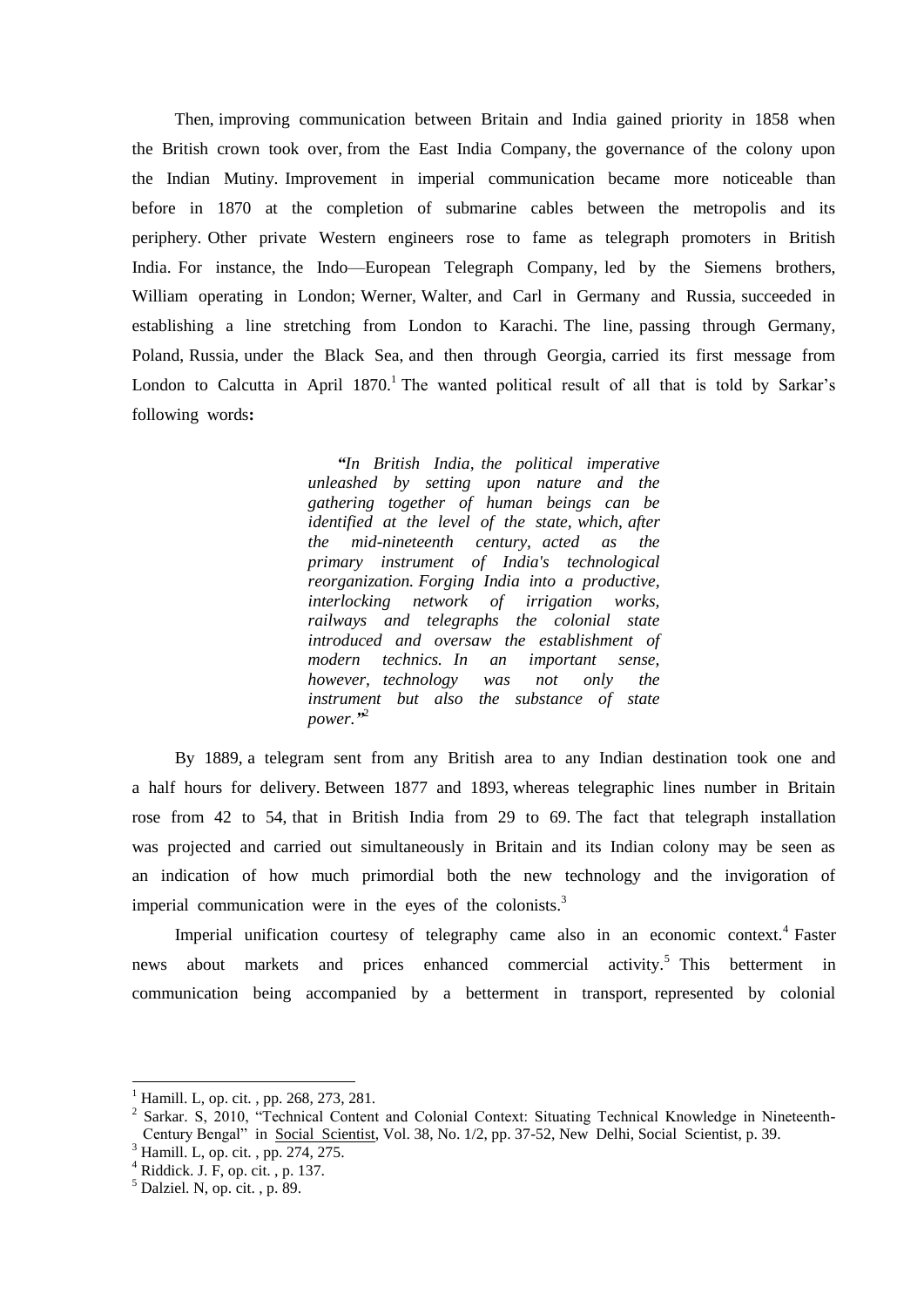railways, boosted the demand for importation into the colony, inviting thus more British businessmen to come and make trade careers in British India.<sup>1</sup>

 Inside the colony, better acquaintance of what happened at the social and political levels was also an outcome of the rapid expansion of the telegraphic network, which made the colonial Principalities —Madras, Calcutta, and Bombay— reach a better administrative coordination<sup>2</sup>

 The westernizing character of telegraphy in nineteenth-century British India was seen not only in the communicative novelty and speediness it presented but also in the economic opportunity it effectively gave to the colonized to set foot on a new work field. It is said that O'Shaughnessy's initial enterprise alone resulted in the creation of sixty telegraph stations, each offering employment for Indians either as white-collar workers, battery men, couriers, or signallers with possibility to evolve from novice recruits to qualified professionals.<sup>3</sup> This economic impact is confirmed by the Indian scholar Kochhar as follows**:**

> **"***The role of the Indians in the scientific pursuits remained peripheral. However, as the needs of the Empire grew so did its perception of the abilities of the natives. The scientific content of the British administration in India increased steadily; and with it increased the role assigned to the Indians. As a first step, the natives moved from being coolies to calculators. In the second, they graduated to become doctors and engineers to work on the network of railways, telegraph …***"** 4

### **Conclusion**

 So, one may conclude that telegraph installation and operation in British India in the second half of the nineteenth century, though running into natural, economic, or social difficulties, owes its eventual success to technical competence embodied in the project's leader O'Shaughnessy who was capable, with governmental help, of making all necessary adaptations in a foreign risky environment. O'Shaughnessy's position in the history of British India is not merely that of the pioneer of telegraphy but also that of the first administrator of this communicative means, which led him to attest its significant diverse workability in favour of both the British imperial cause and the Indians.

### **Bibliograph Books**

**.** 

<sup>1</sup> Misra. M, 1999, Business, Race, and Politics in British India 1850-1960, Oxford, Clarendon Press, pp. 18, 19.

 $^{2}$  Arnold. D, op. cit., pp. 113, 114.

 $3$  Gorman. M, op. cit., p. 593.

 $4$  Kochhar. R. K, op. cit., p. 3.